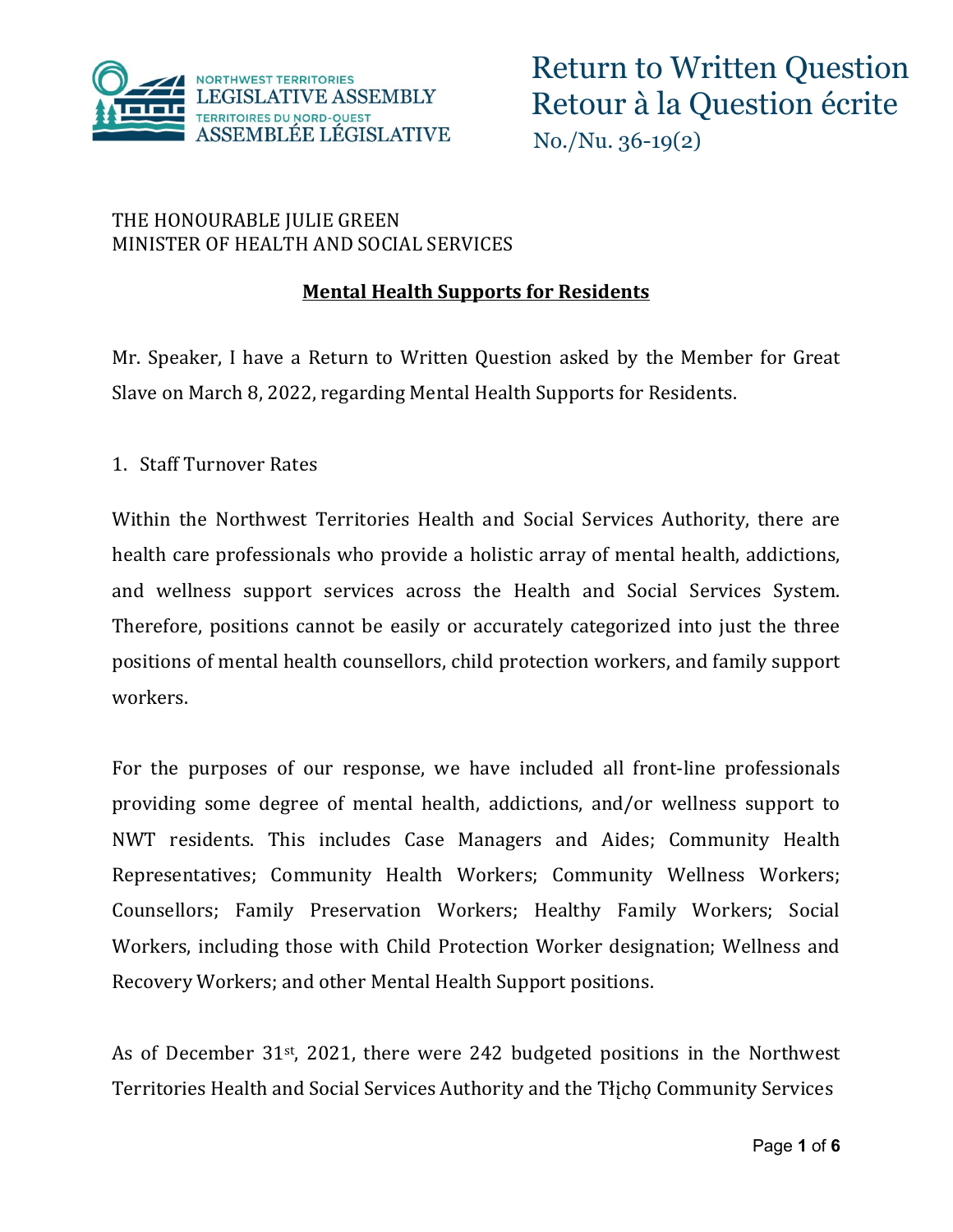Agency, Health and Social Services that provide mental health, addictions, and wellness support to residents of the Northwest Territories. Of those positions, 240 are indeterminate, and two are term.

Of the 242 budgeted positions, there are 25 that are currently administratively vacant. These are positions that are not being actively recruited for within the next three months. Positions can be left administratively vacant for several reasons, including, but not limited to:

- A position is identified as being funded, but has not yet been established;
- A position is being re-evaluated by Job Evaluation;
- Funding for a position is being used to double fill another position; or,
- The vacancy will be of too short a duration to fill through the regular recruitment process. A short-term vacancy are usually filled with casuals.

As of December 31st, 2021, 45 of the 242 positions were vacant and being actively recruited for within the next three months. This translates into an actively recruiting vacancy rate of 18.6%.

In terms of staff turnover rates, unfortunately these rates cannot be provided by individual positions. Turnover rate is determined by the number of exits divided by the number of positions. For the 2021 calendar year the turnover rate for the 242 budgeted positions was 20.5%, whereas the accession rate was 19.4%.

Later today at the appropriate time I will table a document that will give a breakdown of budgeted positions that provide mental health, addictions, and wellness support, by community and by occupation, including the actively recruiting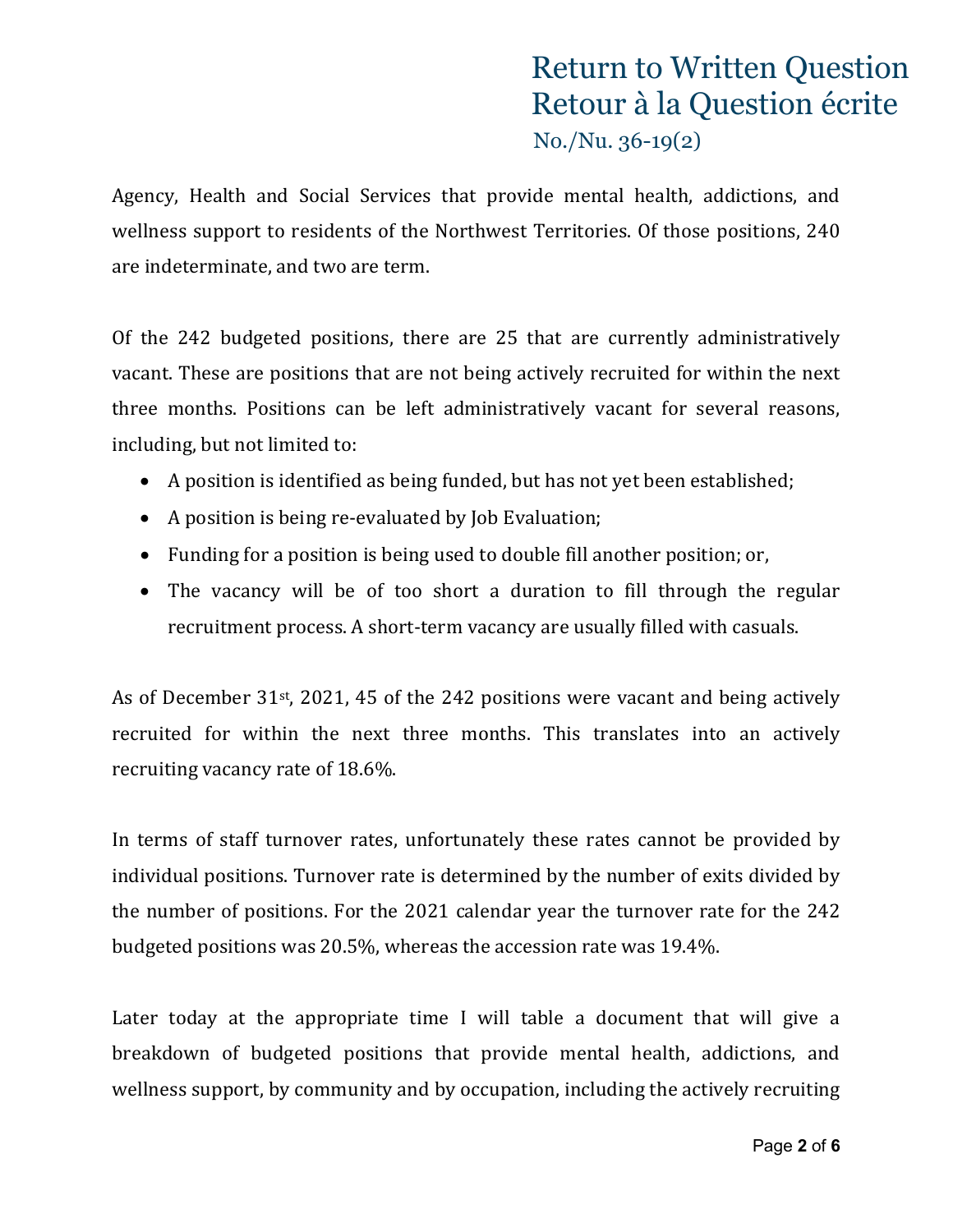vacant and administratively vacant positions. The document will also break down employee accession and turnover by occupation.

#### 2. Mental Health Vacancy Coverage Planning

Coverage approaches to staff vacancies are determined by several important operational factors. For example, coverage may be determined by:

- the number of available staff to provide coverage in a particular community or region;
- the needs of the community;
- the preferred modality of coverage, such as virtual vs. in-person or a hybrid approach; and,
- the length of time coverage is required, such as short-term vs long-term.

Regional Leadership have several short-term and long-term coverage options available depending on the circumstance. Options range from:

- temporary short-term coverage from existing team members, if operationally possible;
- temporary short-term coverage from other regions, such as by distance or planned travel;
- casual term hiring for temporary coverage ranging from six months up, with an option to extend if required;
- specific to the Community Counselling program, use of contracted counselling services is available for short- and longer-term coverage when active recruitment efforts are impacted by low applicant rates and/or unsuccessful screening;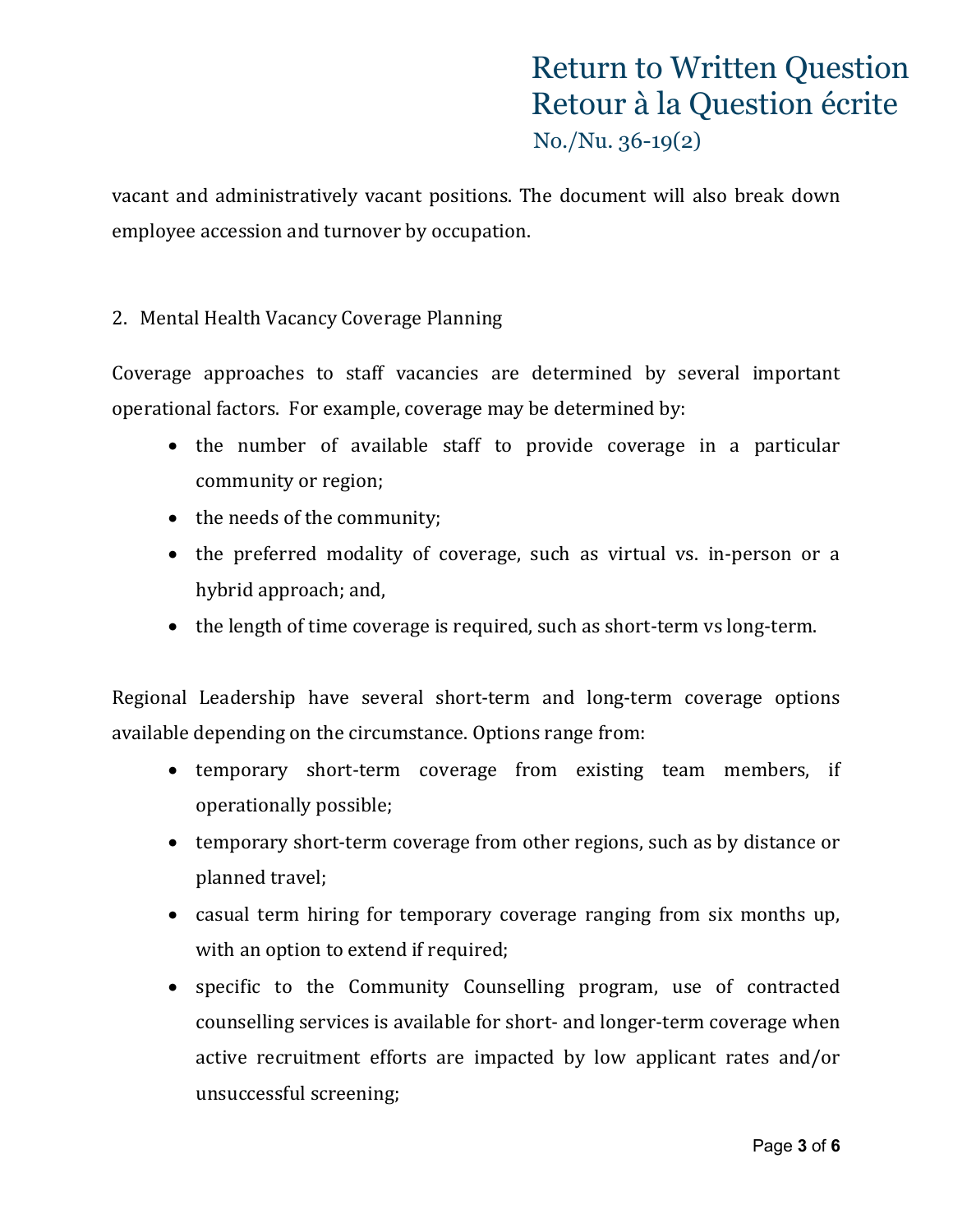- crisis support: When there are vacancies and a community crisis occurs, regional and territorial resources are scanned and made available to provide immediate support where possible. Crisis response plans can include a number of intentional and sequenced responses including virtual care, simultaneous in-person support, extended hours of service and other organizational supports such as EFAP services, depending on the circumstance; and,
- community and regional level communications are crafted to ensure relevant stakeholders are aware and updated to any temporary service impact or how to reach service providers.

If there are questions regarding region or community specific timelines and current coverage plans, this can be provided.

3. Rates pertaining to Suicidal Ideation and Self-Harm

The collection of data related to suicide attempts is complex and is currently recorded in a combination of paper-based and electronic medical records. There is currently no single, reliable and accurate data system that enables us to track people across multiple sites in different systems. With that said, hospital discharge data and data collected by the Community Counselling Program are of assistance. Hospital discharge data is collected by the Department of Health and Social Services and the Canadian Institute for Health Information, and contains four potential combinations of self-harm, including suicide attempts, with or without suicidal ideation.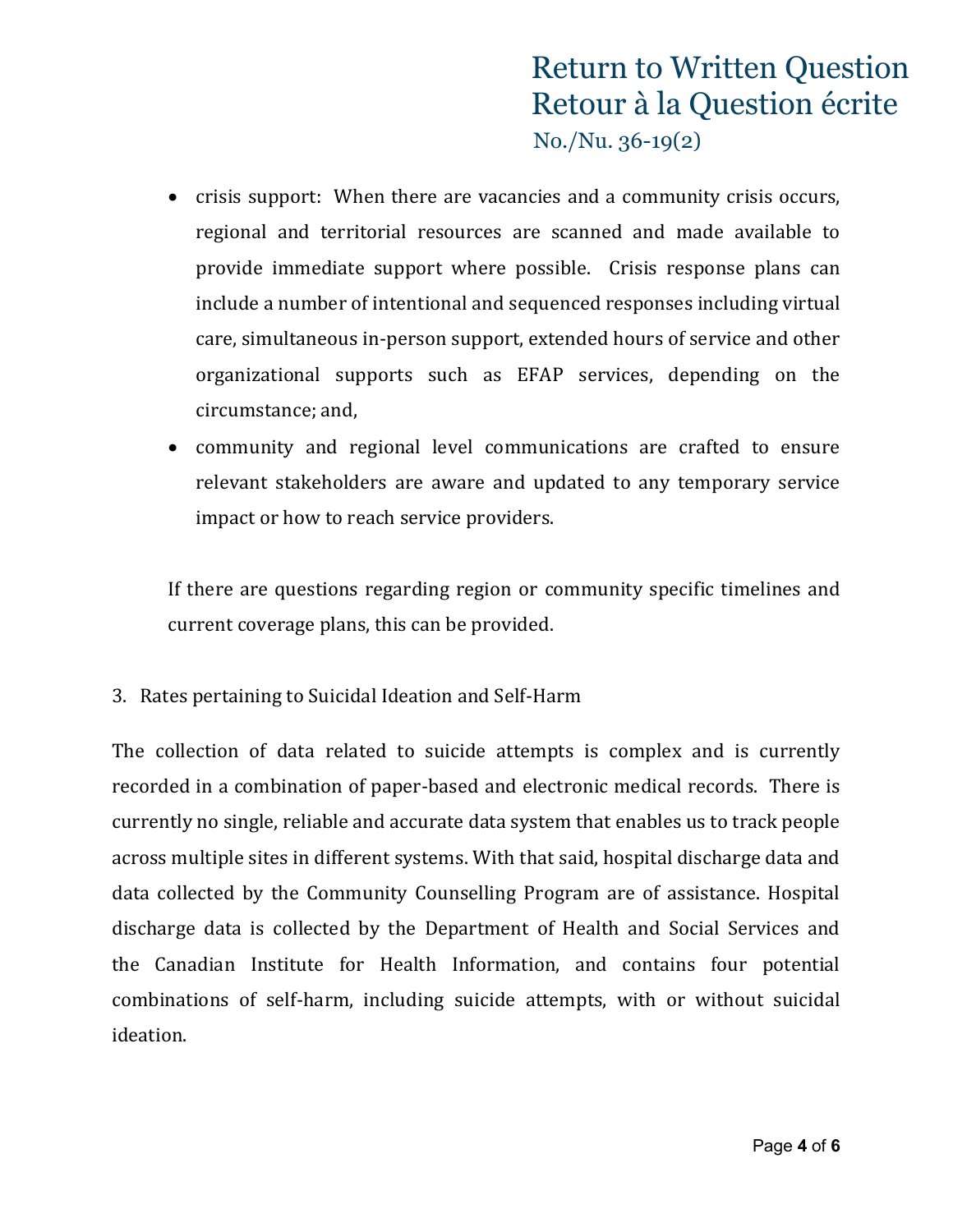The territorial hospital data will capture significant presentations of self-harm and suicide ideation that also initially present to RCMP, emergency medical services, and health centres.

Where the intention for self-harm or suicide is not clear, medical coding used for this data may not capture all the cases. Not all suicide attempts are disclosed or reported to formal systems. Self-harm also tracks behaviours such as non-suicidal self-injury, commonly known as "cutting" types of behaviours, which will confound statistics.

The document to be tabled later today will present territorial hospital discharge data surveyed for the years 2016-2017 to 2020-2021 for the total number of people (unique clients) not accumulated or repeat events, and data collected from the Community Counselling Program regarding the number and percentage of people who presented to the Program with suicide ideation or suicide attempts as their primary concern.

The Department of Health and Social Services will continue to work on refining data collection and exploring one, cohesive system for health records across health centres, Community Counselling Programs, and hospital settings.

4. RCMP and First Response Indicators pertaining to Suicidal Ideation and Self-Harm

The Department of Justice has supplied information about the number of RCMP calls where the primary reason for the call is a mental health crisis for the years 2018 to 2020. This category of call is not specific to self-harm or suicide ideation. There is